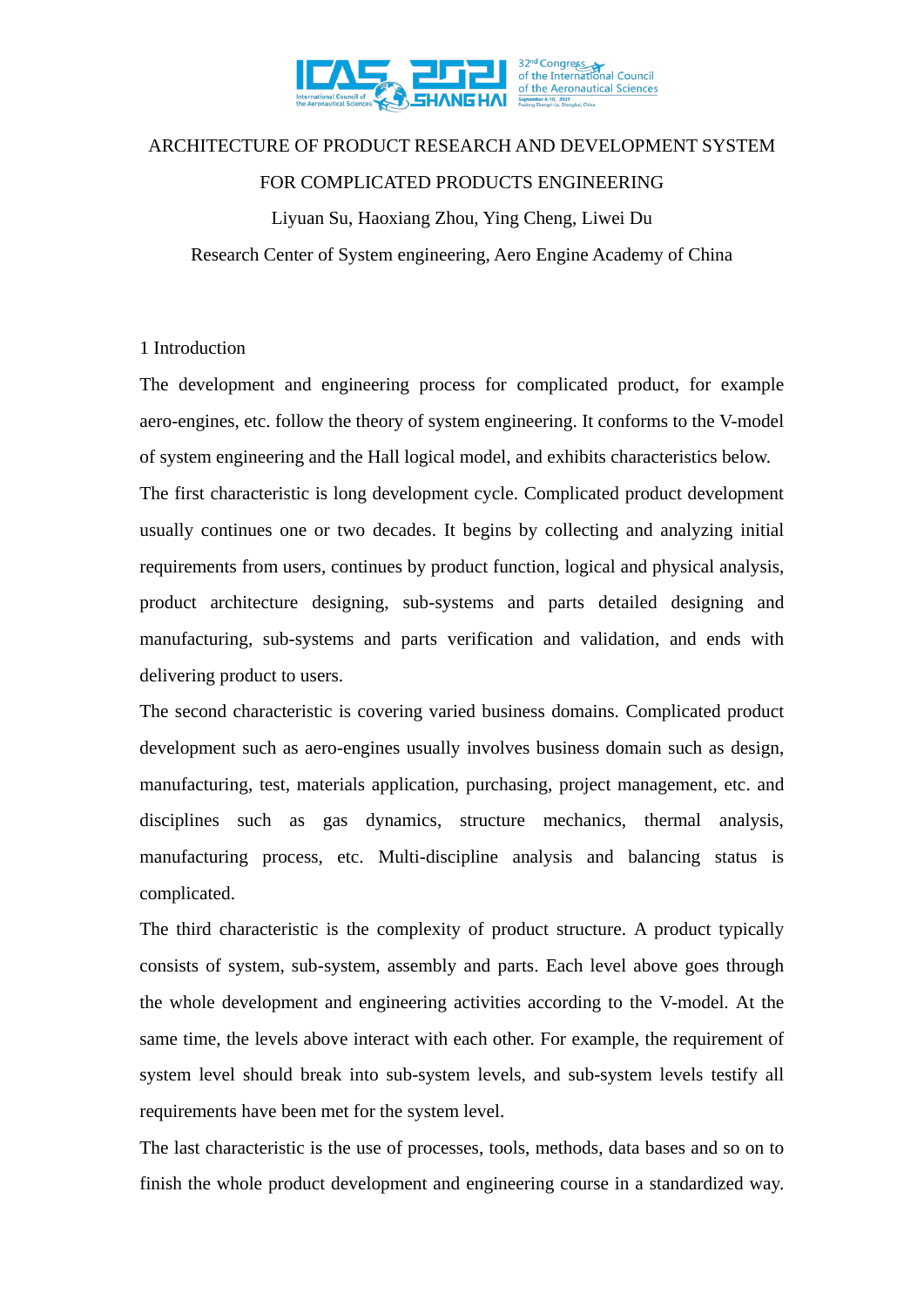And we consider processes, tools, methods, data bases, etc. as the elements of product research and development system.

As the process of complicated product research and development is complicated itself and behaves characteristics above, we think that it needs a team that operated efficiently and worked closed together with standardized processes using efficient IT platforms and tools. And the whole it needs, we considered as product research and development system (PRD system).

2 Discussion on the concept of product research and development system

The product research and development system, as is PRD system for short, is an artificial system to standardizing development process based on the methodology of system engineering.

PRD system is a complete solution for complex product research, development and engineering. It contains four sorts of elements, such as processes, technological element, organization (team for simplified) and IT. Therein, technological element contains methods, tools, standards; data bases and so on, which represent the best practices and experience of an enterprise. In these elements, the processes exhibit tractive effect. Engineers execute activities as processes stated, using methods, tools, data bases, etc. So the technological element plays a supporting role. The organization (research and development team other words) operates in integrated product development team mode resolving cross-regional, cross-professional collaboration across organizations, as is matrix management mode. Finally, the whole process operates in IT platforms to improve operational efficiency utilizing progress in International Technology.

So PRD system is confluence of industrial technology, international technology and engineering management technology. It standards and optimizes research and development process, improves research and development capabilities. It's the core competitiveness of an enterprise.

3 Discussion on the Methodology of establishing architecture of PRD system To establish architecture of PRD system, we refer mainly two methodologies. One is methodology of system architecture, and the other is methodology of enterprise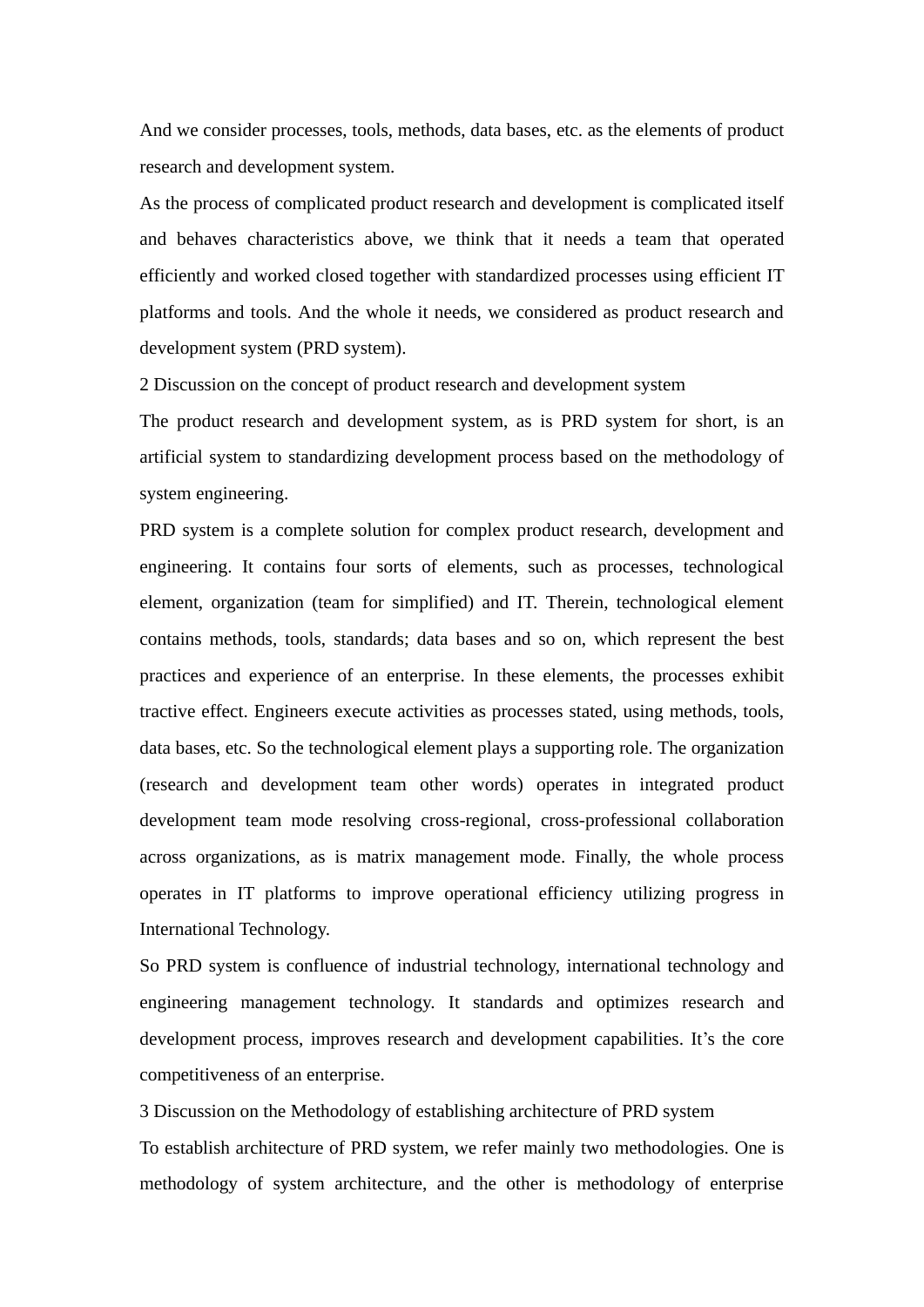architecture.

The aim of system architecture is visualizing concept of product. It emphasizes to describing the elements that make up the product and the relationships between them in the operation condition. So there are three key points in this methodology, which are element, relationship and operation condition.

The use of enterprise architecture is clarifying business logic and IT environment in an enterprise. It reflects the organization relationship of process, technologies and personnel. So the key point of the methodology of enterprise architecture is the relationship between things, activities and personnel.

The process of product R&D is actually the conversion of concepts into physical product by enterprise. Therefore, when we think of architecture of PRD system, all the key points of system architecture and enterprise architecture are included.

4 Discussion on architecture of PRD system for complicated products engineering As discussed above, the architecture of PRD system should clarify the elements PRD system contained, also the relationships between those elements. At the same time, the architecture of PRD system should show operation scenes meanwhile.





Fig. 1 Diagram of architecture of PRD system

In the architecture, there are three dimensionalities. The top part of figure 1 is the first dimensionality. It's not the actual part of architecture, but show function of PRD system, which is improving product quality, shortening the development cycle,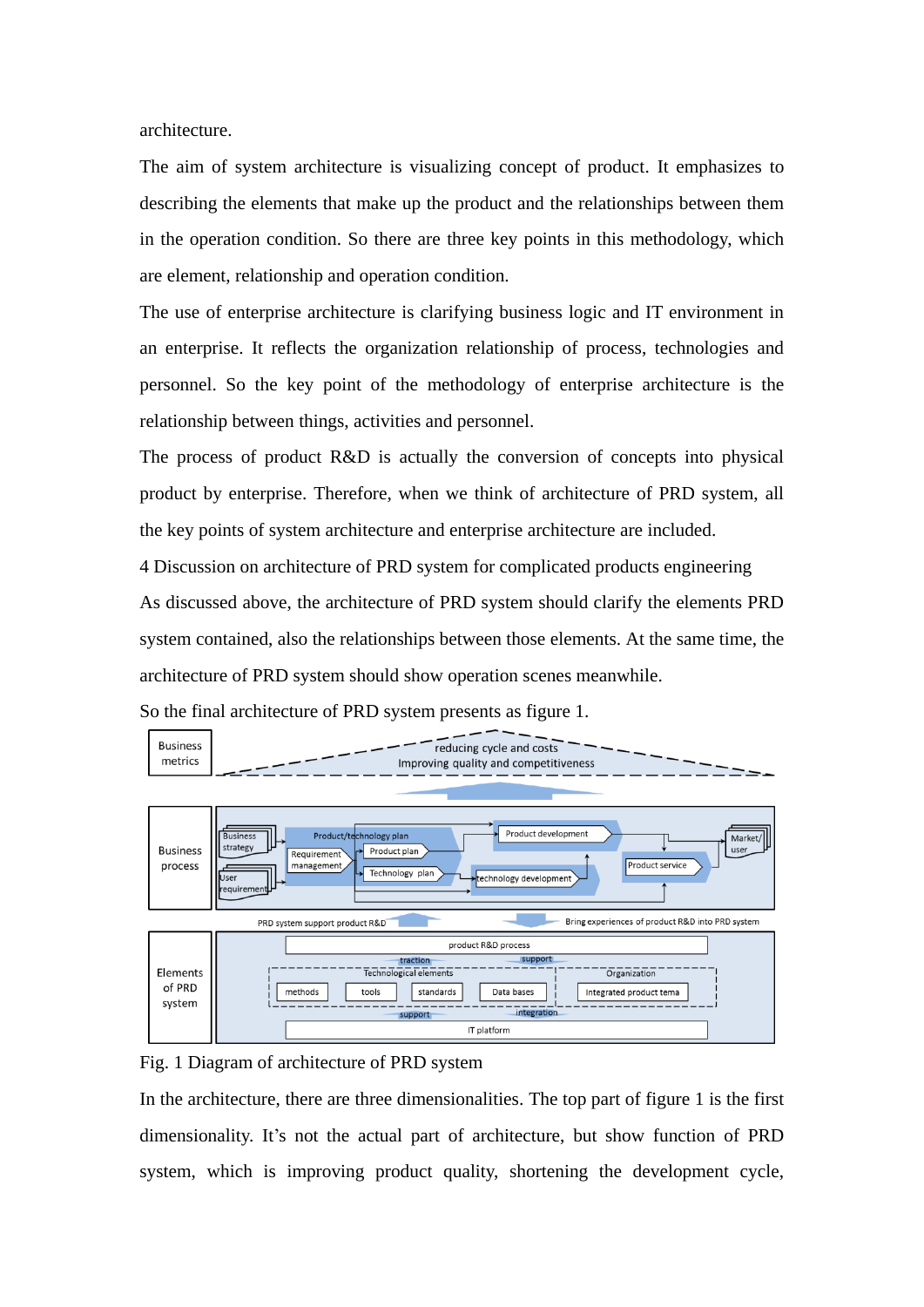reducing development costs and improving core competitiveness. The middle section of figure 1 is the second dimensionality, which shows the business architecture in product research and development. This dimensionality accords to the V-model, and shows the operational state of PRD system. The bottom part of figure 1 is the last dimensionality, which is the actual and core part of architecture of PRD system. It shows the elements that make up PRD system, and the relationships between them. In this part, there is another architecture contained, which is architecture of IT, whose detailed description will be showing below.

The following sections are detailed depictions for all sub-architectures.

4.1 Business architecture

The business architecture presents as figure 2. It shows the generalized process for product research, development, engineering and service activities. The process begins from identifying and analysis initial requirements, going on with product and technology programming, product system definition and designing top-town, product integration, verification and validation bottom-up, delivering product and service, until products are out of market.



Fig. 2 Diagram of the business architecture of PRD system

#### 4.2 The elements architecture of PRD system

As described above, there are four sorts of elements in PRD system, which are processes, technological element, organization and IT. The processes contain two categories, technological and managing process. The technological element contains methods, tools, standards, data bases and so on. The organization element mainly refers to integrated product engineering team. The IT element refers to using IT technology to increasing effectivity. The relationships between those elements show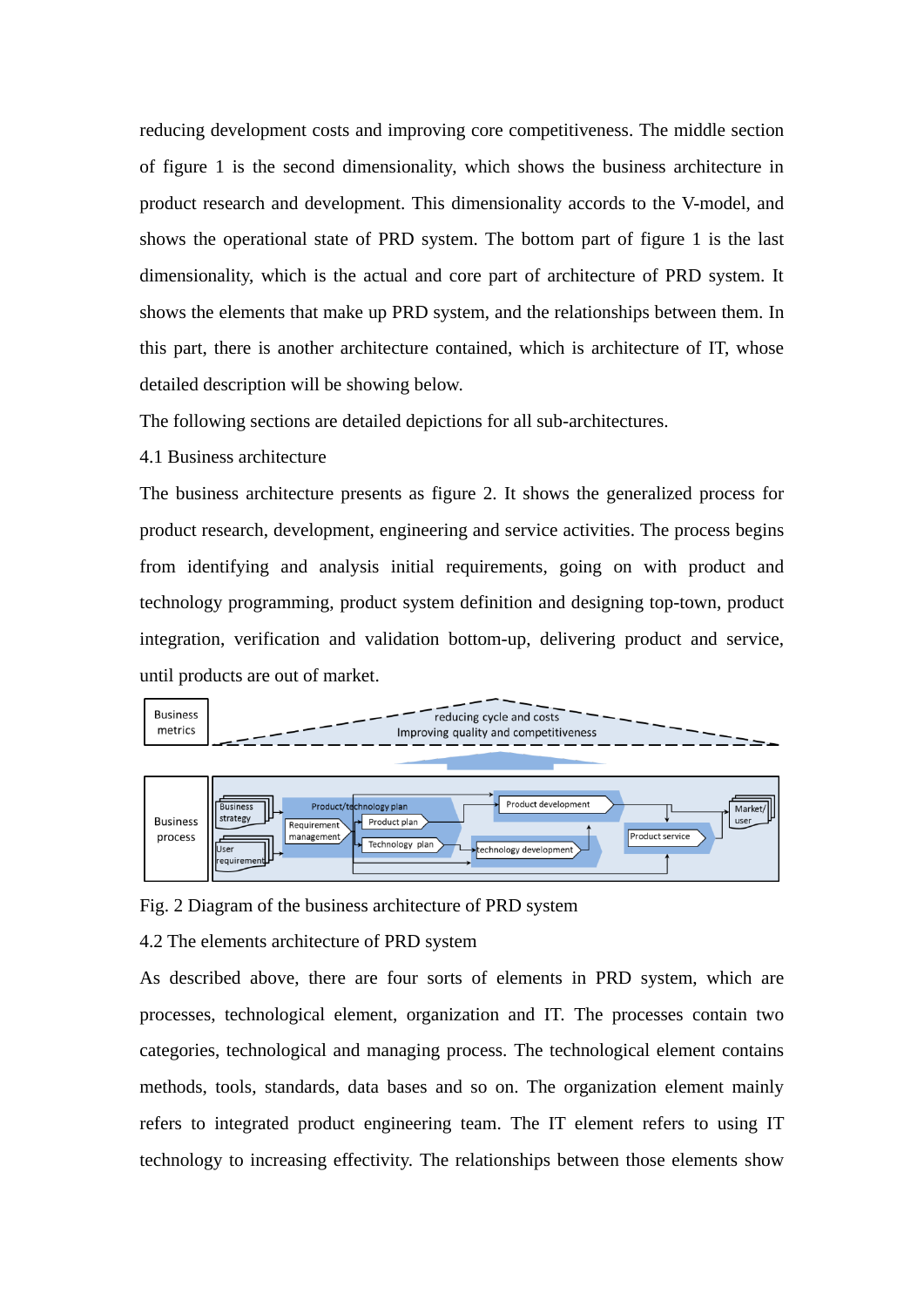in figure 3.



Fig. 3 Diagram of the relationships between the elements of PRD system

# 4.3 The IT architecture for product R&D

The IT architecture here mainly refers to application architecture. Through the analysis of business processes and business needs, the IT architecture should contain application groups mainly about requirement and planning management, innovation and technology research management, integrated product development and engineering management, product data management, program portfolio management, assembly and test management, basic recourse management, etc. So the IT application architecture is as shown in figure 4.



## Fig. 4 Diagram of the IT application architecture

### 5 Conclusions

This paper outlines the complicated product research and development process and